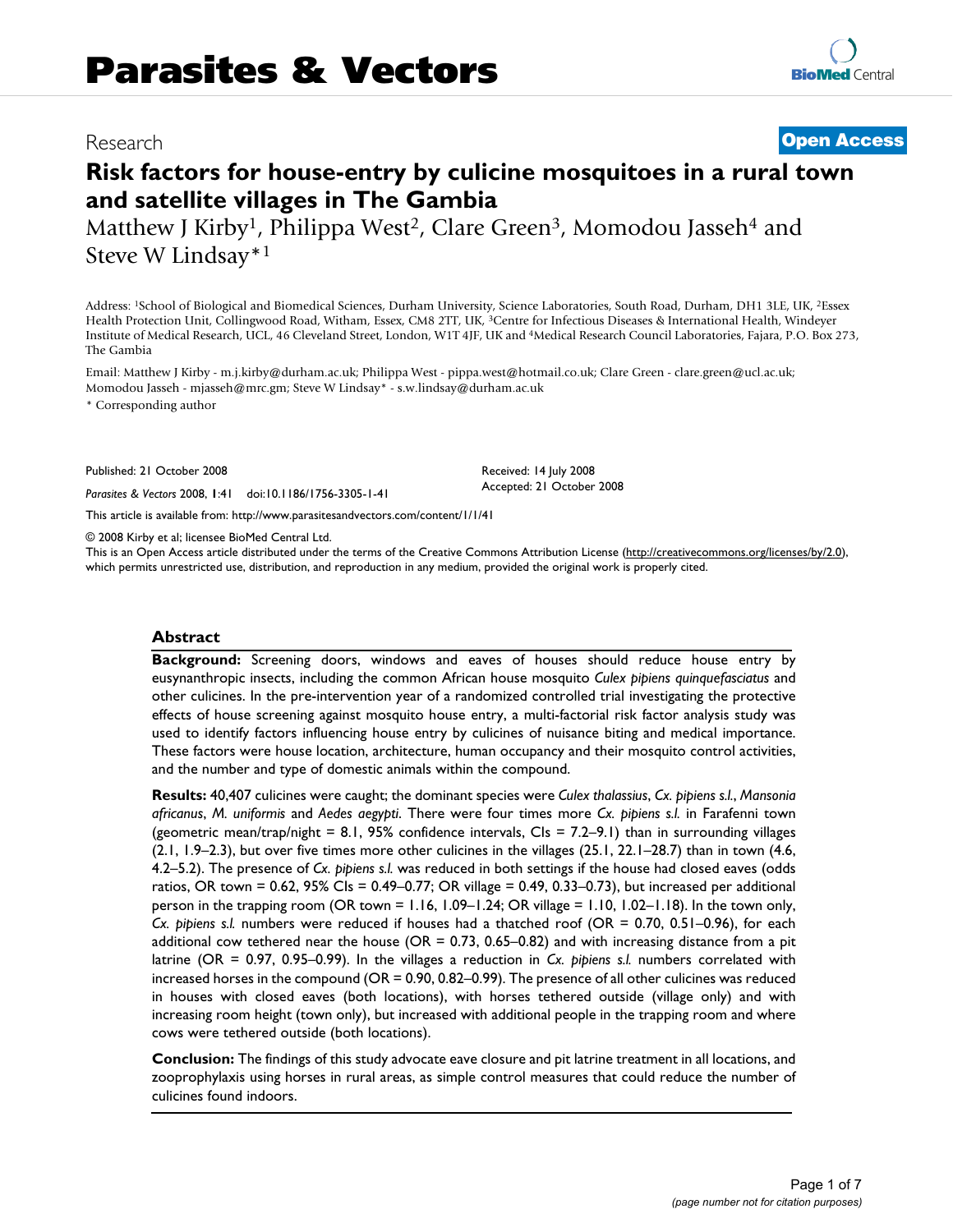# **Background**

Disease control strategies that aim to reduce human-vector contact must consider the risk factors that influence where and when this contact occurs. The house is a common site of human-vector contact and this is reflected in the high degree of endophily and endophagy exhibited by important vector species, such as the malaria-transmitting mosquitoes *Anopheles gambiae sensu stricto* Giles and *An. funestus* Giles over much of Africa[1], *Culex pipiensquinquefasciatus* Say, a domestic biting nuisance worldwide and a vector of lymphatic filariasis in tropical Africa, Southeast Asia, Western Pacific and the Americas[2,3], and *Aedes aegypti* L. in West Africa, where it is a vector of yellow fever, dengue and Chikungunya viruses[[4](#page-5-0)]. House-entering behaviour has evolved in some mosquito species and, more specifically, within some species populations but not others [[4,](#page-5-0)5]. This behaviour may partly be a consequence of their anthropophily; these species have evolved with their human hosts and in human-made environments[\[6\]](#page-5-1). For example, 'domestic' *Ae. aegypti* breed year round in clay jars maintained indoors for water storage [7]. The attractiveness and ease of entry into a house by mosquitoes is affected by both structural factors and social practises. A recent study in a semi-rural area of The Gambia showed that *An. gambiae sensu lato* are more likely to enter houses with open eaves, mud brick walls and many occupants, whilst burning churai, a local incense, reduced house entry [8].

Studies that use entomological techniques such as light traps or knockdown catch, to monitor anopheline populations as part of malaria surveillance and risk assessment, will usually also trap a large number of culicine mosquitoes. Often the data relating to the culicine portion of the catch is not analysed or not published, yet some of the culicines trapped serve as disease vectors and major nuisance biters. Here we have assessed putative risk factors that determine the level of human exposure indoors to potential vectors of pathogens other than malaria. A multi-factorial risk factor analysis study was designed to highlight important spatial, compound-, house- and mosquito control-related parameters that affect house entry of culicine vectors and species that are a biting nuisance in The Gambia.

# **Methods**

# *Study area*

The study area was situated approximately 170 km from the mouth of the River Gambia and covered 70 km2 of the North Bank Division in The Gambia, an area of open Sudan savanna vegetation. The climate consists of a single rainy season from June to October followed by a long dry season. Details of the study site and population are given by Kirby *et al.*[8]. Briefly, the study area comprised 976 houses; 539 houses in 11 residential blocks in Farafenni

town (UTM coordinates: 1500200N, 435500E) and 437 in 16 villages (designated as individual blocks) located to the south and east, within 5 km of the town. A house was defined as a discrete building of one or more rooms and at least one bedroom, occupied by at least one person. Houses in both the town and villages were usually arranged in familial compounds demarcated by a low fence or wall. Approximately 70% of all compounds contained a pit latrine. The study population comprised 5,848 people dominated by three ethnic groups; Mandinka (38%), Wollof (31%) and Fula (23%).

# *Mosquito collections*

976 houses were each sampled on a single night between 17 August and 25 October 2005. A CDC miniature light trap (Model 512, John W. Hock Co., Gainesville, FL) was positioned 1 m above the ground and within 1–2 m of the foot end of a bed protected with a new untreated bednet provided on that night only. If the trapping room contained multiple beds, then the other room occupants were encouraged to use their existing bednets. If they had none, additional new bednets were provided for that night. Light traps operated from 19:00 to 07:00 the following morning. Light traps were also hung in four sentinel houses, two in Farafenni, one in a village to the east, Kunjo, and one in a village to the south, Duta Bulu, on every night of collection in order to adjust for night-tonight variation in mosquito catches. These houses were each occupied by a single adult male that slept under an untreated bednet for the duration of the rainy season.

Mosquitoes were killed by freezing at -25°C for two hours and identified using morphological criteria [9]. Approximately 0.5% of the *Cx. pipiens* complex caught in the traps were chosen for species identification by PCR analysis[[10\]](#page-6-0).

# *Putative risk factors*

The spatial parameters recorded were house location (block and urban/rural). The compound parameters documented were the number of cows and horses in the compound between 19.00 and 07.00, and the distance (m) to the nearest pit latrine from the external wall of the trapping room. Variables of house structure recorded were house external length and width, trapping room internal length, width and height, size of eave gap (all cm), eaves open/closed, roofing material, wall material, number of storeys, presence or absence of ceilings, screening, or electric lights. The variables of occupants recorded were age, sex and ethnicity of those sleeping in the bed nearest the light trap, the number of children sleeping in the trapping room and all other rooms on the night of trapping, the number of adults sleeping in the trapping room and all other rooms on the night of trapping. The trapping room volume, house volume, number of people/house volume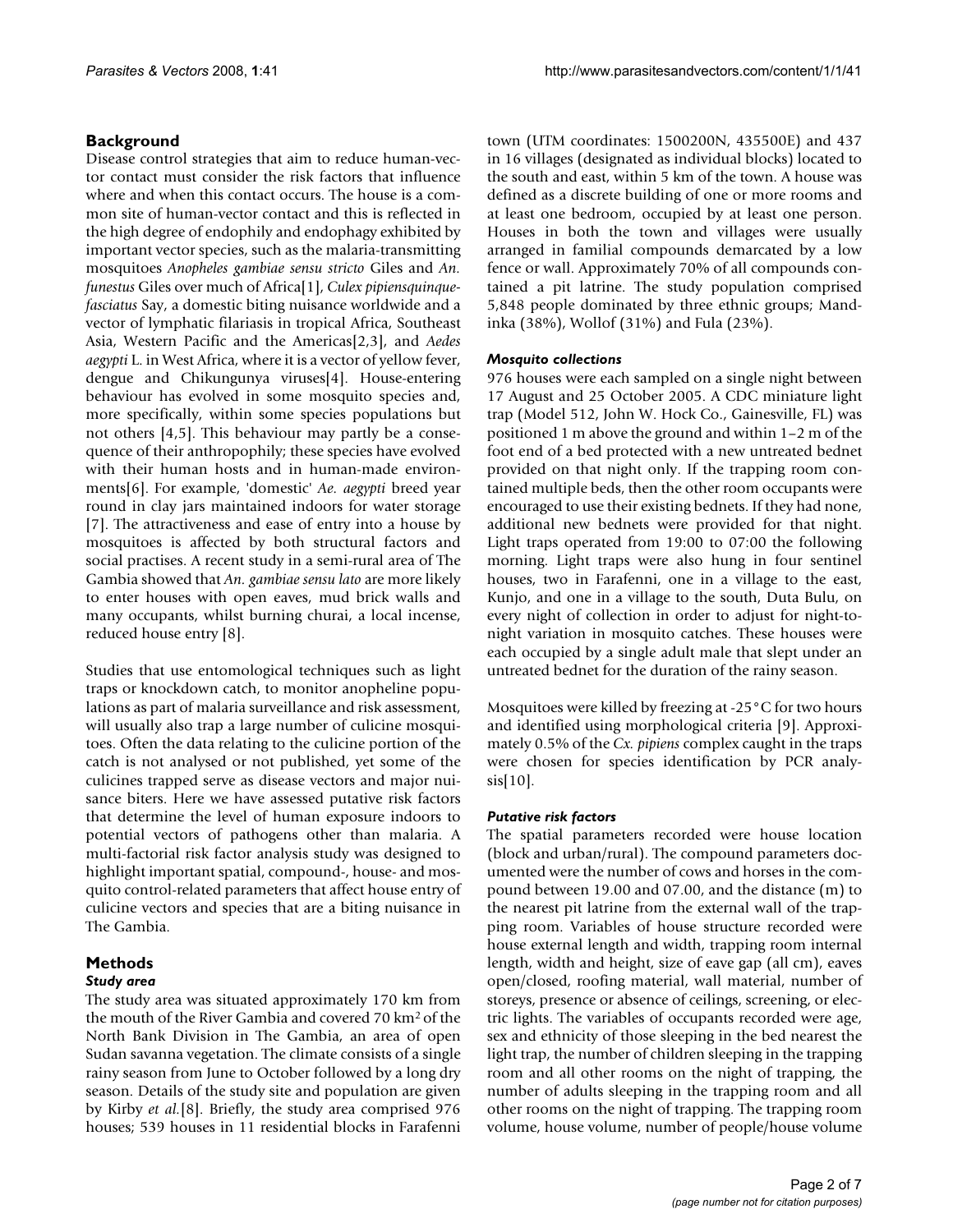and number of adult equivalents/house were derived from the house structure and occupant variables recorded. Variables of mosquito control noted were use of mosquito coils, local incense (churai), insecticide spray and insecticide-treated nets within the trapping room and all other rooms on the night of trapping.

### *Statistical analysis*

Mosquito catches from individual houses were analysed as unadjusted counts, and also as adjusted counts to account for the large night to night variation observed in the mosquitoes in the sentinel houses. The study house mosquito catch numbers were divided by the sentinel house geometric mean mosquito catch for that night.

For some variables there were too few values to determine whether they affected mosquito house entry or not (evidence of screening  $n = 23$ ; electric lights,  $n = 7$ ; multi-storey housing,  $n = 1$ ) and were not analysed further.

The unconditional variance of the total culicine mosquito counts (standard deviation = 72.4) in the 976 houses was much larger than the mean (mean  $= 41.7$ ), therefore a negative binomial model was used that, unlike the Poisson model, accounts for the excess variation.

The association of each risk factor with mosquito catch size was individually assessed with univariate analyses. If the univariate regression model for a given covariate resulted in a p-value greater than 0.1 then this covariate was excluded from the multivariate investigations. Where plausible, the risk factors were then categorized into five groups within which there was a high degree of correlation. House location, and distance to nearest pit latrine from external wall of trapping room, were incorporated in the model, but not as part of a specific group. The five groupings were:

1. Number of children in the trapping room, people in the trapping room, children in the house, people in the house;

2. House external length and width and volume, trapping room internal length, width, height and volume, number of people/house volume, number of adult equivalents/ house;

3. Wall type, roof type, eaves (presence/absence), size of eave gap;

4. Use of mosquito coils, local incense (churai), insecticide spray and insecticide-treated nets;

5. Number of cows and horses within the compound;

Generalized linear model multivariate analyses (GLM) were conducted treating *Cx. pipiens s.l.* count data and all other culicine numbers as two separate dependent variables, both fitted to a negative binomial distribution with a log link function. *Cx. pipiens s.l.* merited separate analysis as they were by far the most common disease vector of all the culicines caught. The analyses were conducted in two steps: firstly the association of the dependent variables with groups of risk factors described above was investigated. This eliminated some of the risk factors and represented a group of highly correlated variables by possibly just one variable. In step II all significantly associated variables with the outcome from step I as well as those that did not fit in a group were included in the model. Variables were retained in this model if their association with mosquito count was significant ( $p < 0.05$ ). Urban/rural classification (location) is a known important and overriding factor and, therefore, the data set was analyzed as a whole but also split into two sets by location. Thus the final multivariate model was built six times for each dependent variable; with location in the model, for urban houses only and for rural houses only, in each case with and without adjustment for the sentinel catch.

A Mann-Whitney U test was used to look for an urbanrural difference in catch size and also wall height.

All analyses were conducted using SPSS version 15.0 (SPSS Inc., Chicago, IL) and Epi Info™ version 3.4.3 (Center for Disease Control, Atlanta, GA)

# *Ethics*

Ethical approval for this study was given by the Gambian Government and Medical Research Council Laboratories Joint Ethical Committee and the Ethics Advisory Committee of Durham University. Verbal and written consent was given by the participants prior to the start of the study.

# **Results**

#### *Mosquito numbers*

106,536 mosquitoes were caught in 976 light trap collections during the 2005 rainy season, of which 40,407 (38%) were culicines and 66,129 (62%) were anophelines. Only three traps failed during the period; those houses were re-sampled within the sampling timeframe. The dominant species were *Cx. thalassius* (45%), *Cx. pipiens s.l.* (29%), *Mansonia africanus* and *M. uniformis* (18% combined) and *Ae. aegypti* (2%). Other species recorded included *Ae. vittatus*, *Ae. fowleri*, *Cx. tigripes* and *Coquillettidia metallica*. The prior assumption that the majority of *Cx. pipiens s.l.*were *Cx. pipiens quinquefasciatus* was corroborated by PCR. Of 61 specimens tested, 58 (95%) were *Cx. pipiens quinquefasciatus* and 3 (5%) were *Cx. pipiens pipiens*.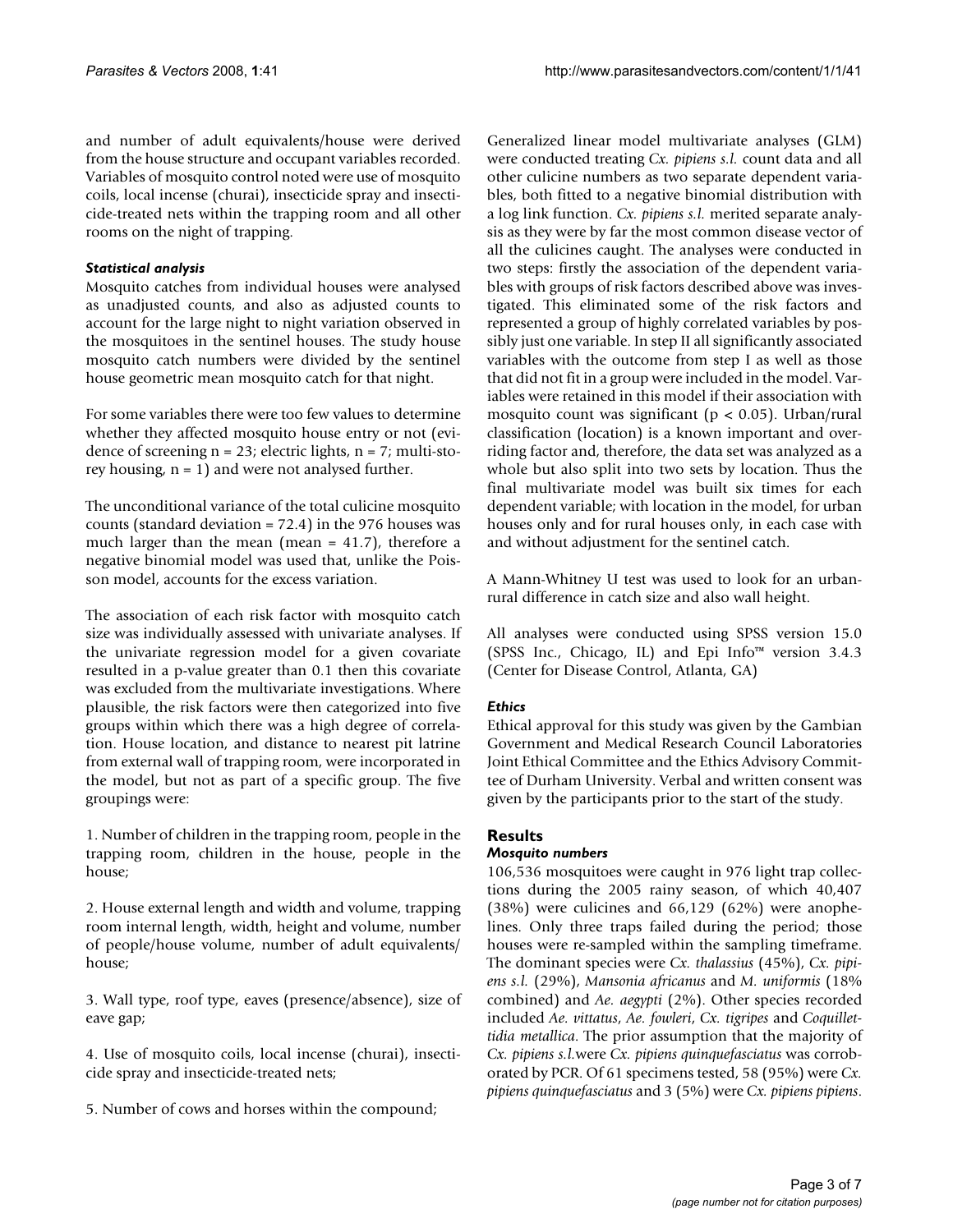#### *Vector risk factors*

Step I of the GLM revealed 8 variables that were significantly associated with the outcome measures: these were location (town/village), roof type, eaves (open/closed), distance to nearest pit latrine, room height, number of people in the room, number of horses tethered in the compound at night and the number of cows tethered in the compound at night. The multivariate analysis on the data unadjusted or adjusted for sentinel house mosquito counts gave fairly similar results (see additional file 1: table 1). Thus the results derived from the unadjusted values are presented.

There were four times as many *Cx. pipiens s.l.* in Farafenni town than in the villages (geometric mean/trap/night in town = 8.1, 95% confidence intervals, CIs = 7.2–9.1; villages = 2.1, 1.9–2.3,  $Z = -13.9$ ,  $p < 0.001$ ). By contrast, the numbers of all other culicines caught were over five times lower in town than in the villages (town =  $4.6$ ,  $4.2-5.2$ ; villages = 25.1, 22.1–28.7, Z = -17.4, p < 0.001). *Cx. pipiens s.l.* represented 69% of all culicines caught in the town but only 6% in the villages.

There were several risk factors common to both the town and the villages (see additional file 1: table 1). The numbers of *Cx. pipiens s.l.* and the total of all other culicines increased per additional person in the trapping room (odds ratios, OR, and 95% confidence intervals for town  $= 1.16, 1.09 - 1.24$  and 1.22, 1.13–1.30 respectively; OR village = 1.10, 1.02–1.18 and 1.18, 1.11–1.26) but were reduced if the house had closed eaves (OR town = 0.62, 0.49–0.77 and 0.76, 0.61–0.96 respectively; OR village = 0.49, 0.33–0.73 and 0.51, 0.36–0.72).

In the town only, *Cx. pipiens s.l.* numbers decreased with increasing distance from a pit latrine (OR = 0.97, 0.95– 0.99, fig 1) and in houses with a thatched roof (OR = 0.70, 0.51–0.96). The presence of all other culicines was reduced with increasing room height ( $OR = 0.995$ ,  $0.992 -$ 0.999). The average wall height in Farafenni houses was significantly higher (median and inter-quartile range = 235, 216–257 cm) than in village houses (203, 190–221 cm,  $Z = -14.6$ ,  $p < 0.001$ ).

A complex relationship was uncovered between the presence of domestic animals tethered in the compound at night and the number of mosquitoes trapped indoors (see additional file 1: table 1). The presence of cows was associated with a decreased risk of exposure to *Cx. pipiens s.l.* in town only  $(OR = 0.73, 0.65 - 0.82)$  but with an increased risk of exposure to all other culicines in both town and village settings (OR town = 1.24, 1.11–1.38; OR village =  $1.32$ ,  $1.15-1.53$ ). In the villages the presence of horses was associated with a decreased risk of exposure to both *Cx. pipiens s.l.* and all other culicines (OR = 0.90,



Relationship between the number of caught from houses in Farafenni and the distance to the near- est pit latrine **Figure 1** *Cx. quinquefasciatus*  **Relationship between the number of** *Cx. quinquefasciatus* **caught from houses in Farafenni and the distance to the nearest pit latrine.**

0.82–0.99 and 0.90, 0.84–0.98 respectively) yet no relationships between horses and mosquito numbers in the town were observed. This may be due to the low number of horses present in the town (only 5.6% of compounds have any horses) compared to the villages (49.8%). In the villages there were over three times more horses than cows, but there were twice as many cows to horses in the town.

The use of churai, mosquito sprays, coils and the presence of an insecticide-treated bed net in a bedroom did not reduce the number of mosquitoes caught, though prevalence of use of each of these vector control activities was low (25%, 1%, 13% and 18%).

#### **Discussion**

In this study culicines represented a substantial fraction of the average light trap contents: though there were more anophelines than culicines in all months of the trapping period, the culicine proportion was never smaller than 25% of the total monthly catch. The density of culicines is important as a contributor to the overall biting nuisance and its impact on malaria control. For example, it has been shown that a biting nuisance threshold of 10–15 mosquitoes/person/night exists, irrespective of mosquito species, below which bed nets are not generally used in Gambian villages [11]. Culicines are also important as transmitters of disease. The dominant culicine species were *Cx. thalassius*, *Cx. pipiens s.l.*, *M. africanus*, *M. uniformis* and *Ae. aegypti*. With the exception of *Cx. thalassius*,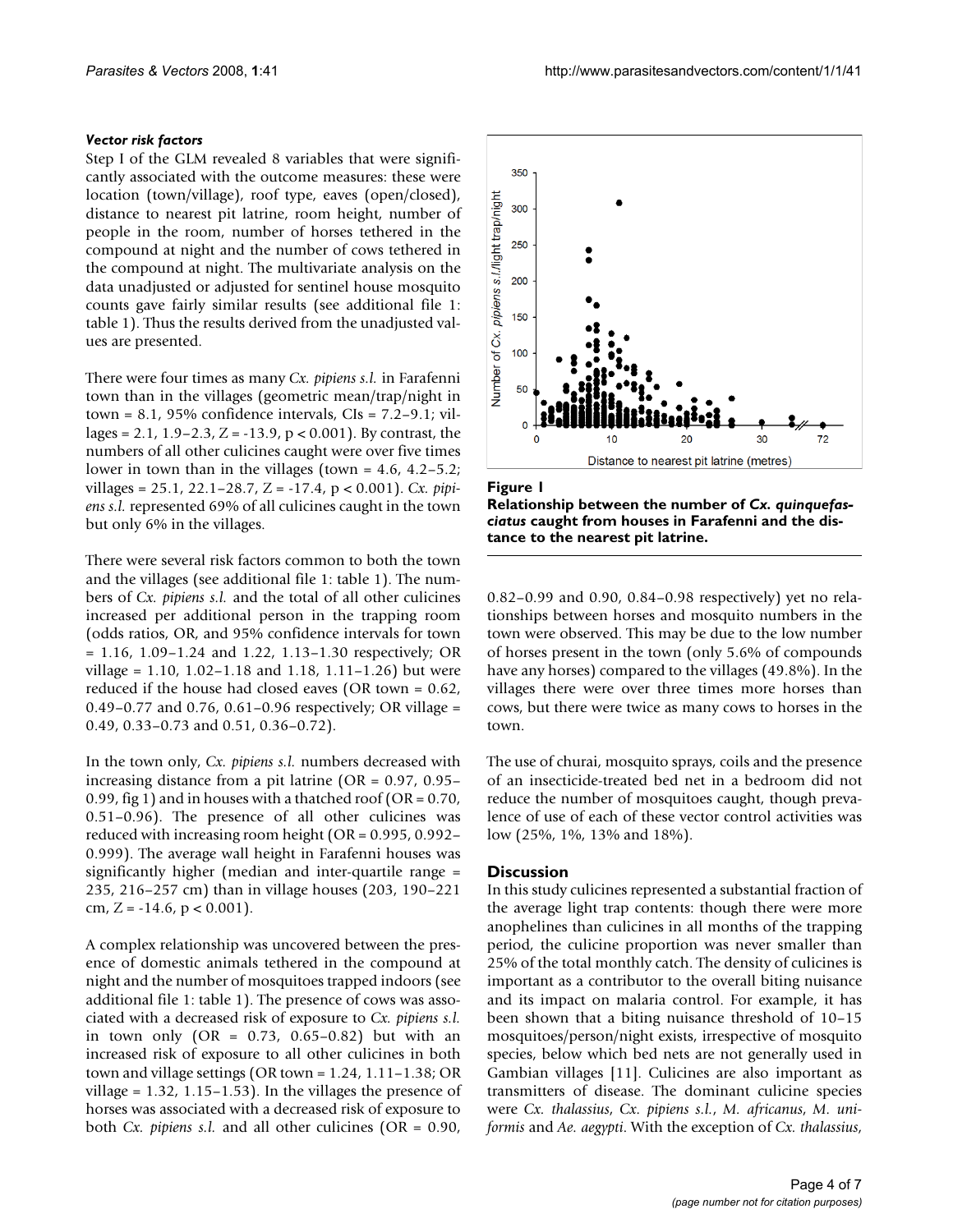all of these species are potential vectors in this setting. *Cx. pipiens quinquefasciatus* is probably the most common man-biting culicine in Africa[12,[13](#page-6-1)] and has been shown to be a vector of *Wuchereria bancrofti* [14] and Chikungunya [15] across much of the continent. *Ae. aegypti* is a vector of dengue, urban yellow fever and chikungunya in Cote d'Ivoire[\[4\]](#page-5-0) whilst *M. africana* and *M. uniformis* have been shown to be vectors of lymphatic filariasis, Rift Valley Fever and West Nile Virus in nearby Senegal[16].

The results presented here identify some of the many factors that govern the risk of exposure to culicine vectors, particularly at the compound and household level. The urban-rural difference in catch numbers and proportion of *Cx. pipiens s.l.* may be explained by the availability of breeding sites, if one accepts that *Cx. pipiens quinquefasciatus* is the dominant member of the complex here. *Cx. pipiens quinquefasciatus* prefer breeding in household sewage systems, soakage pits, septic tanks and storm drains[17,18], structures more common to urban areas. This is also reflected in the relationship between *Cx. pipiens quinquefasciatus* and the distance to the nearest pit latrine in Farafenni. *Cx. pipiens quinquefasciatus* has a very short flight range[19] and is likely to be caught not far from its breeding sites. 'Domestic' *Ae. aegypti* can breed year round in clay jars maintained indoors for water storage[7] which may account for the greater prevalence of this species in town (22% v 18%). By contrast *Cx. thalassius* breeds in brackish water and is common to pools in the mangrove swamps in The Gambia[20], while *M. africana* and *M. uniformis* breed in natural swamp areas and rice fields with emergent vegetation such as water lilies and water lettuce[21,22]. The majority of these types of breeding site are found on the flooded alluvial plains bordering the River Gambia[23,24]. Though the distance of each study house to the nearest larval habitat was not measured, it is the case that the rural settlements are closer to the alluvial plainsand therefore are exposed to more mosquitoes than those situated on the edge and in the middle of Farafenni town, further away from these sites[8,25].

At the compound level, in the villages only, it was found that the presence of horses tethered near the house at night was associated with lower numbers of mosquitoes in the trapping room, but that cows increased the likelihood of culicinesother than *Cx. pipiens s.l.*, entering the house. The presence of smaller domestic animals was not recorded as these were usually kept further from the houses or outside the compound at night. The presence of livestock has previously been shown to attract culicines into a compound[26]. These findings are of significance to mosquito control since zooprophylaxis, the use of large domesticated animals to reduce biting frequencies, has been successful against culicines in some parts of the

world[27,28]. Nevertheless, caution should be exercised in recommending zooprophylaxis against culicines, particularly in areas where they are vectors of zoonotic arboviruses that require amplification in domestic animalsOur findings suggest horses may be an important bloodmeal for many culicines here but that cattle, probably through production of  $CO<sub>2</sub>$ , act as attractants but not bloodmeals for the culicines found, with the exception of *Cx. pipiens s.l.*. However, blood meal analysis or host choice studies are needed to confirm this. Horses have been shown to reduce culicine house entry in another study in this area[29]. The reasons for the attractiveness of horses may be partly due to the high bed net usage in The Gambia[30] making it difficult for a blood-questing mosquito to locate a human host, as well as the unusually high density of equines in the Senegambia region[31].

Both cattle and humans are primary blood meal sources for *Cx. pipiens quinquefasciatus* in western Kenya[12], which feed opportunistically from humans when they enter houses but largely from cattle outside [32]. It seems plausible that the *Cx. pipiens quinquefasciatus* in this study behaved similarly. That is, they are more catholic in their feeding behavior than reported from other parts of the world e.g. in south India[\[33\]](#page-6-2).

Within the house the important variables were the status of the eaves, the height of the walls, the roofing material and the number of occupants. Open eaves are the main route by which many mosquitoes, including *Mansonia spp*, enter homes, and closing eaves has been shown to reduce the number of mosquitoes entering a house[34,35]. *Mansonia spp* fly at a very low  $(*0.15* m)$  height above the ground[36] and so it seems that they must fly upwards when encountering a vertical wall surface, following the cues emanating from the eaves and becoming channeled indoors through the open eaves by the overhanging roof. This behavior is a common trait of endophagic mosquitoes and probably hasa genetic basis. For example, house entering by *Ae. aegypti* in Kenya was shown to be a characteristic of an indoor form[37] and genetically determined[5]. The importance of eaves to *Cx. pipiens quinquefasciatus* house entry is less clear. For example indoor-resting density was suppressed by 61–96% by deltamethrin-impregnated curtains hung in the eaves and doorways of huts in Southern India[38], but in Trinidad door and window curtains and eave treatment were not related to the number of *Cx. pipiens quinquefasciatus* caught indoors[39].

Wall height had a weak affect on mosquito numbers caught indoors and was only associated significantly with the other culicines group caught in town. *Cx. thalassius* was the dominant mosquito in that group and has been shown to be prevented from entering houses by increasing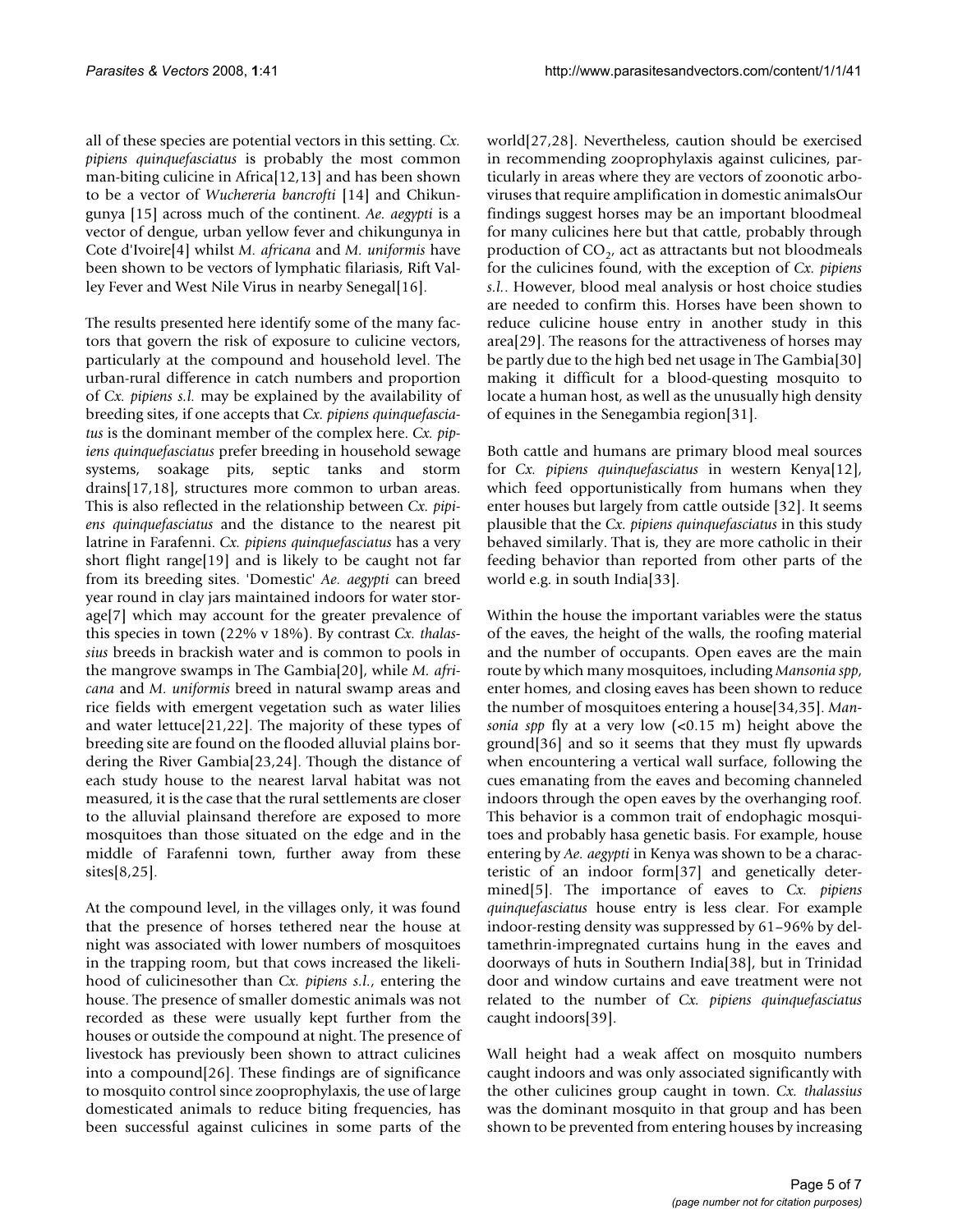wall height. For example, a 62% decrease in *Cx. thalassius* house entry was observed between a hut with a 60 cm wall compared to one with a 172 cm wall[35]. The average wall height in Farafenni houses was significantly higher and the minimum-maximum range greater than in village houses which may partly explain why the trend was not observed in the villages.

Thatched roofs are typically associated with open eaves and poorer quality houses in this setting so it is surprising that they are linked with a reduction in *Cx. pipiens s.l.*, albeit in town houses only. Metal roofed houses are more permanent structures, and it has been reported elsewhere that *Culex spp* are more abundant in permanent houses (typically houses with cement walls and metal roofs) compared to traditional thatched homes [39-41]. Why this should be the case is unclear.

Routes of entry into houses are recognized by olfactory cues i.e. the carbon dioxide and body odors emanating from the hosts inside[42]. That more culicines are found in rooms with higher numbers of people is unsurprising since it has been shown that odours emanating from individuals attract mosquitoes towards a human host[40,43]. An increased number of occupants are likely to increase the attractiveness of a house to culicines. Occupant number will increase at night as people go to bed, and this coincides with periods of high activity in two of the most common species caught in this study. *Cx. pipiens quinquefasciatus* is active throughout the night in many locations [3], with peak activity from 22–23:00 h[44], and *M. uniformis* tends to feed indoors post-dusk and leave the subsequent night for outdoor resting sites[\[45\]](#page-6-3). Furthermore, while *Ae. aegypti* is typically considered a diurnal species, in Côte d'Ivoire it has shown persistent indoor biting activity during the night up to 06:00 h with peak activity at 00:00 h both inside and outside [\[4\]](#page-5-0). The age, sex and ethnicity of the occupants had no obvious effects in this study. Pregnancy has been identified as a risk factor for attractiveness to *Mansonia spp*[46] but was not recorded here.

# **Conclusion**

Because there may be unmeasured biological or social confounders operating at a scale not explored here, caution is needed before interpreting these results as indicating causal associations, and therefore it is important that these associations be tested by rigorous experimental trials in which each variable can be isolated. Equally it is important to note that much of the culicine-borne disease transmission and biting nuisance will occur away from the home owing to the opportunistic feeding behavior that is characteristic of some of the species captured here. As a result, culicine control campaigns should not ignore biological or chemical approaches to reduce breeding sites. Nevertheless, it is likely that the household factors shown here to be statistically associated with risk of culicine house-entry are relevant to disease transmission. Therefore, these results suggest that closing eaves, covering pit latrines or treating them with polystyrene beads, and zooprophylaxis using horses in rural areas, are simple household control measures that could reduce the number of culicines found indoors.

## **Competing interests**

The authors declare that they have no competing interests.

#### **Authors' contributions**

MK coordinated the fieldwork, data collection and sample identification, and drafted the manuscript. PW assisted the data collection and sample identification. CG carried out the PCR. MJ participated in the design of the study and provided access to the demographic database. SWL conceived of the study, participated in its design and coordination and helped to draft the manuscript. All authors read and approved the final manuscript.

# **Additional material**

#### **Additional file 1**

*Table 1. Association between mosquito counts and potential risk factors as measured in odds ratios (OR) from negative binomial general linear multivariate models.* Click here for file

[\[http://www.biomedcentral.com/content/supplementary/1756-](http://www.biomedcentral.com/content/supplementary/1756-3305-1-41-S1.pdf) 3305-1-41-S1.pdf]

# **Acknowledgements**

This study was funded by the Medical Research Council, UK, grant number G0400031.

#### **References**

- 1. Gillies MT, DeMeillon B: *The Anophelinae of Africa south of the Sahara (Ethiopian zoogeographical region)* Johannesburg, South Africa: The South African Institute for Medical Research; 1968.
- 2. Simonsen PE: **Filariasis.** In *Manson's Tropical Diseases* 21st edition. Edited by: Cook GC, Zumla A. London: W.B. Saunders; 2003:1489-1526.
- 3. Vinogradova EB: **Physiology and ecology of** *Culex p. pipiens***.** In *Culex pipiens pipiens Mosquitoes: Taxonomy, Distribution, Ecology, Physiology, Genetics, Applied Importance and Control* Sophia, Bulgaria: Pensoft; 2000:46-115.
- <span id="page-5-0"></span>4. Diarrassouba S, Dossou-Yovo J: **Atypical biting activity rhythm of** *Aedes aegypti* **[in dry season in sub-sudanian savannah of](http://www.ncbi.nlm.nih.gov/entrez/query.fcgi?cmd=Retrieve&db=PubMed&dopt=Abstract&list_uids=9507772) [Cote d'Ivoire.](http://www.ncbi.nlm.nih.gov/entrez/query.fcgi?cmd=Retrieve&db=PubMed&dopt=Abstract&list_uids=9507772)** *Bull Soc Pathol Exot* 1997, **90:**361-363.
- 5. Trpis M, Hausermann W: **Genetics of house-entering behaviour in East African populations of** *Aedes aegypti* **(L.) (Diptera: Culicidae) and its relevance to speciation.** *Bull Entomol Res* 1978, **68:**521-532.
- <span id="page-5-1"></span>6. Costantini C, Sagnon NF, DellaTorre A, Coluzzi M: **Mosquito behavioural aspects of vector-human interactions in the** *Anopheles gambiae* **[complex.](http://www.ncbi.nlm.nih.gov/entrez/query.fcgi?cmd=Retrieve&db=PubMed&dopt=Abstract&list_uids=10697859)** *Parassitologia* 1999, **41:**209-217.
- 7. Lounibos LP: **Genetic control trials and the ecology of** *Aedes aegypti* **at the Kenya coast.** In *Ecological Aspects for Application of*